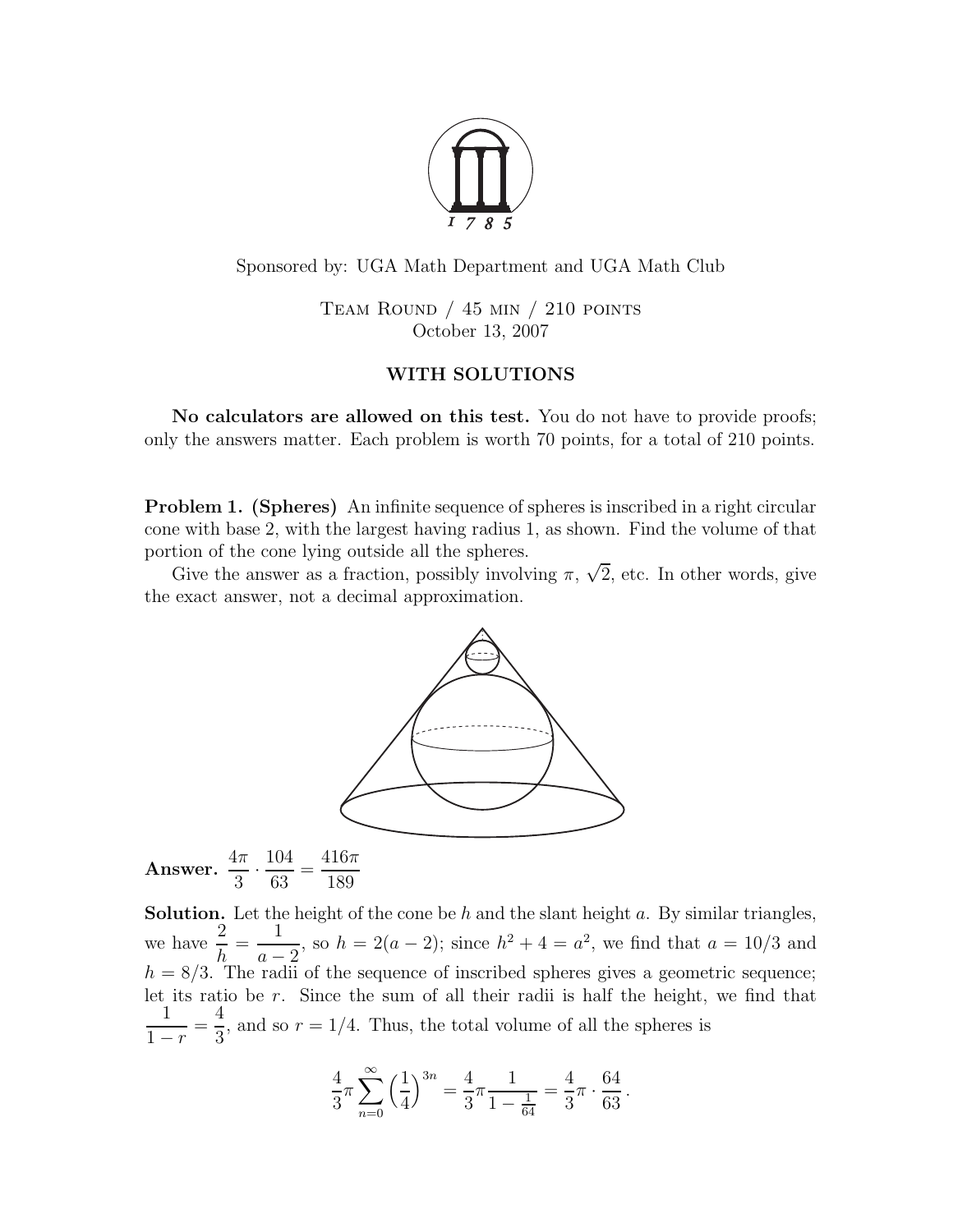On the other hand, the volume of the cone is  $\frac{1}{3}\pi(2)^2 \cdot \frac{8}{3} = \frac{4}{3}$  $\frac{4}{3}\pi \cdot \frac{8}{3}$  $\frac{8}{3}$ . Thus, the volume of that portion of the cone lying outside all the spheres is

$$
\frac{4\pi}{3}\left(\frac{8}{3}-\frac{64}{63}\right)=\frac{4\pi}{3}\cdot\frac{104}{63}=\frac{416\pi}{189}.
$$

**Problem 2. (Sudoku)** A  $4 \times 4$  Sudoku puzzle is a  $4 \times 4$ -square filled with numbers 1,2,3,4 so that the numbers in each row, column, and each of the four  $2 \times 2$ -square do not repeat. (You may already be familiar with a more complicated but similar  $9 \times 9$ Sudoku puzzle.)

| $\mathbf{1}$     | $\overline{2}$ | 3              | $\overline{4}$ |
|------------------|----------------|----------------|----------------|
| $\boldsymbol{3}$ | $\overline{4}$ | 1              | $\overline{2}$ |
| $\overline{2}$   | 1              | $\overline{4}$ | 3              |
| 4                | 3              | $\overline{2}$ | 1              |

How many  $4 \times 4$  puzzles are there? (Puzzles that are obtained from each other by rotation, reflection, etc. count as different puzzles.)

## Answer. 288

Solution. We will count the puzzles up to symmetries, so that the number of possibilities becomes small, and then multiply this number by the number of symmetries to obtain the answer.

The first choice we can make is to choose the numbers in the first square to be 1,2,3,4 (we will then have to multiply the final answer by  $4! = 24$ ).

| $\mathbf{1}$ | $\overline{2}$ |  |
|--------------|----------------|--|
| $\sqrt{3}$   | 4              |  |
|              |                |  |
|              |                |  |

Then we can choose the final two numbers in the first row to be 3,4 and the remaining numbers in the first column are 2,4 (we will multiply by  $2 \times 2$  in the end).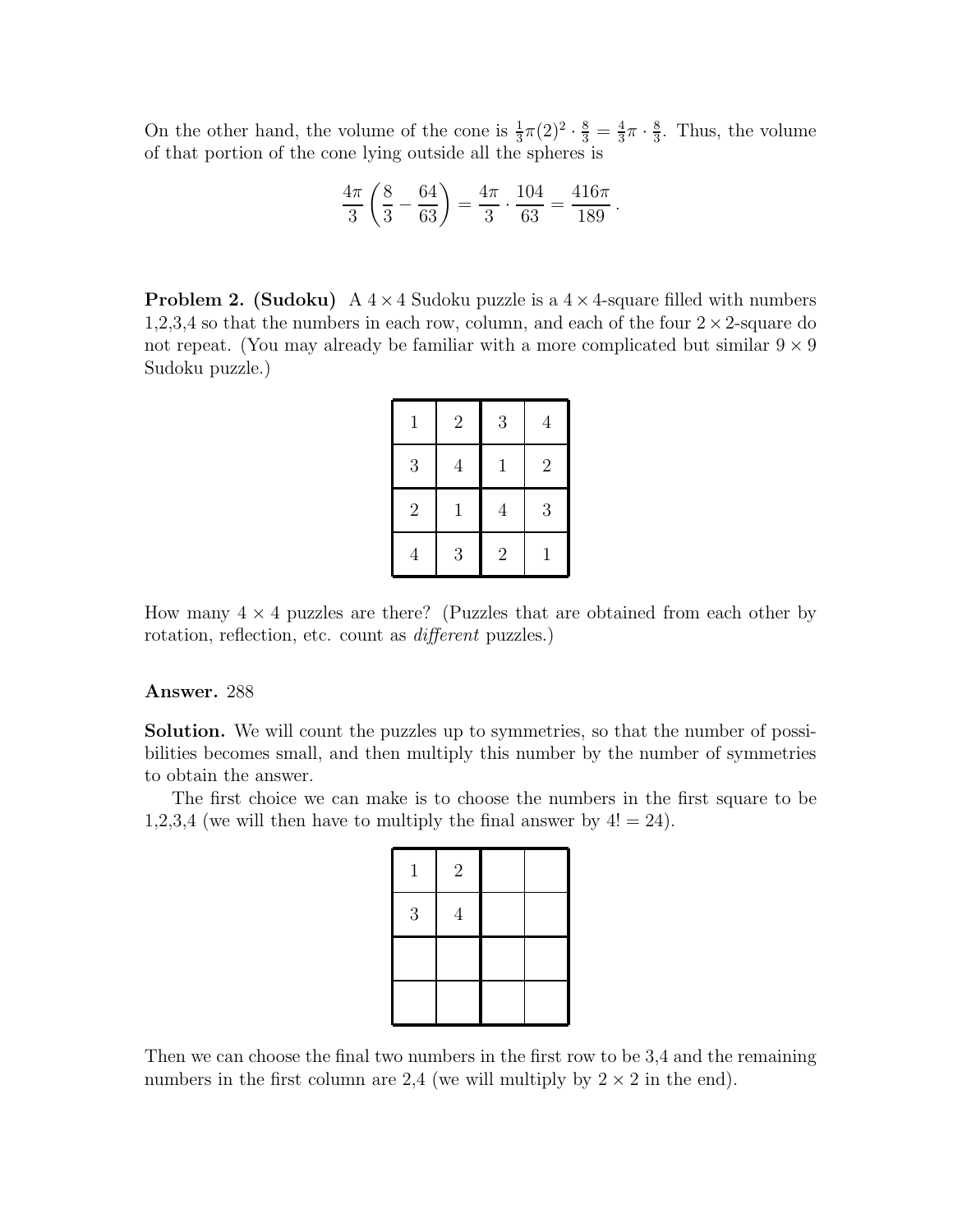| $\mathbf{1}$   | $\sqrt{2}$     | 3 | $\overline{4}$ |
|----------------|----------------|---|----------------|
| $\mathfrak{Z}$ | $\overline{4}$ |   |                |
| $\sqrt{2}$     |                |   |                |
| $\overline{4}$ |                |   |                |

Then 1 and 4 are the only possible entries in the diagonal position (3, 3) and it is easily seen that the choice of 1 leads to a contradiction. This leads to the following arrangements.

| $\,1\,$    | $\sqrt{2}$ | $\sqrt{3}$  |            | $\sqrt{4}$ |  |            | $\,1\,$        |         | $\sqrt{2}$ | $\sqrt{3}$ | $\overline{4}$ |
|------------|------------|-------------|------------|------------|--|------------|----------------|---------|------------|------------|----------------|
| $\sqrt{3}$ | $\sqrt{4}$ |             |            |            |  |            | $\mathbf{3}$   |         | $\sqrt{4}$ |            |                |
| $\sqrt{2}$ |            | $\sqrt{4}$  |            |            |  |            | $\overline{2}$ |         |            | $\,4\,$    |                |
| $\sqrt{4}$ |            | $\mathbf 1$ |            |            |  |            | $\sqrt{4}$     |         |            |            | $\sqrt{2}$     |
|            |            |             |            |            |  |            |                |         |            |            |                |
|            |            | $\,1\,$     |            | $\sqrt{2}$ |  | $\sqrt{3}$ |                | $\,4\,$ |            |            |                |
|            |            | $\sqrt{3}$  |            | $\,4\,$    |  |            |                |         |            |            |                |
|            |            |             | $\sqrt{2}$ |            |  | $\sqrt{4}$ |                |         |            |            |                |
|            |            |             |            |            |  |            |                |         |            |            |                |

Each of the three then can be filled uniquely (do it!). So the final answer is

 $3 \cdot 4! \cdot 2 \cdot 2 = 288$ 

4 3

Problem 3. (Coin flipping) A person is flipping a coin many times. With probability 1/3 each of the following can happen on each flip: heads comes up, tails comes up, or she gets bored and decides to stop. What is the probability that, after the game has stopped, there were never two heads in a row?

## Answer. 4/5

Solution. Denote heads by H, tails by T, end by E.

First solution: Let  $p$  be the probability. Then we have the following equation:

$$
p = \frac{1}{3} + \frac{1}{9} + \frac{1}{3}p + \frac{1}{9}p
$$